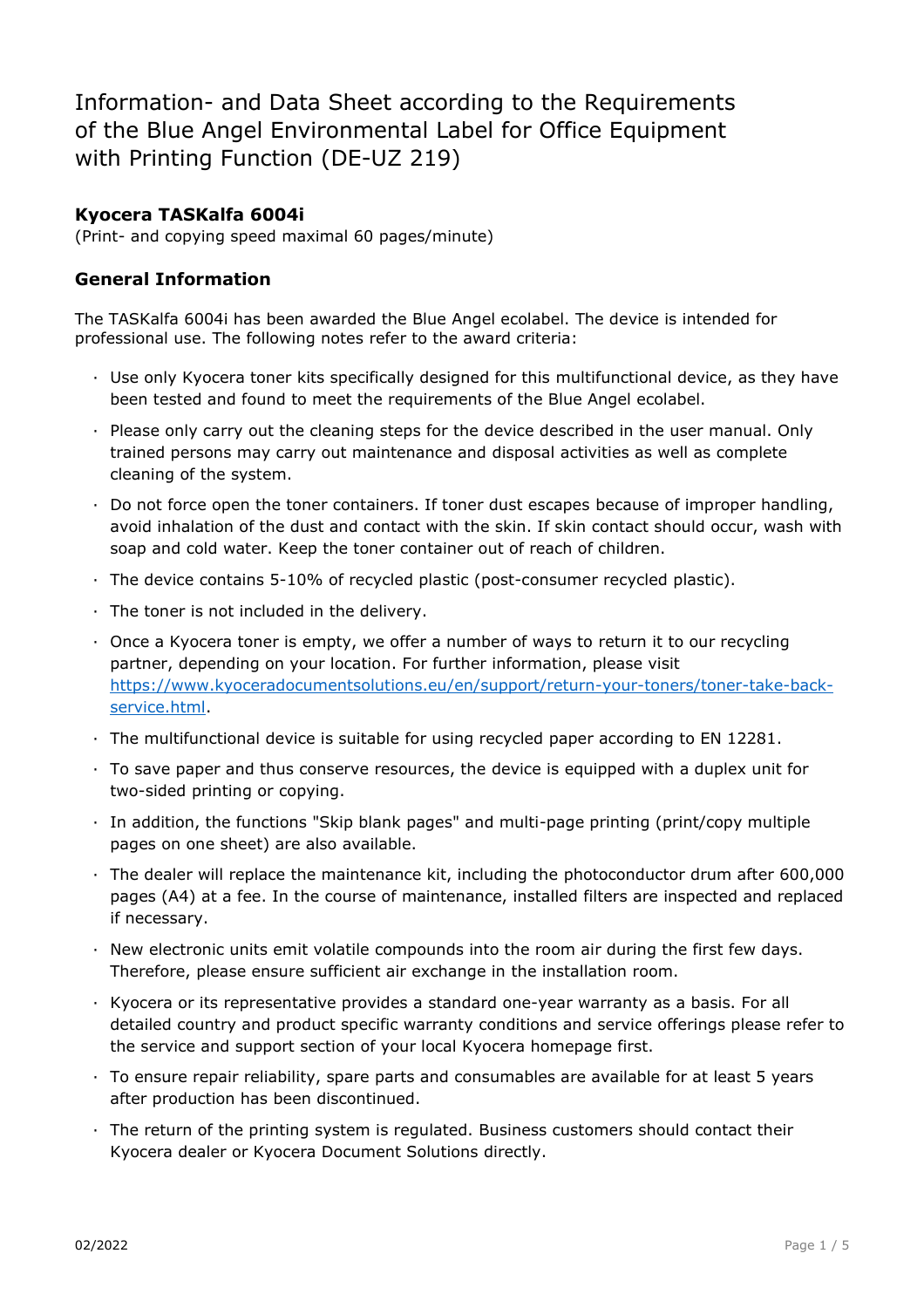· The Panasonic CR2032 battery contained in the print system is free of cadmium, lead and mercury. Removal is not required as it does not need to be replaced within the life of the system.

# **1. Information on Noise Emissions of the TASKalfa 6004i**

The declared sound power level L<sub>WAd</sub> according to the regulations of DE-UZ 219 is 71.5 dB(A) for the printing process.

## **2. Information on Energy Data of the TASKalfa 6004i**

The electric power consumption of a device depends on both its features and also on the way these features are utilised by the user.

The device TASKalfa 6004i has been designed and pre-set so that you can save electricity costs. It switches to "Ready-mode" after the last print or copy.

From this mode, it is able to print or copy again immediately if required. If this is not required, the device will switch to electric power saving modes in two steps after a certain period of time, which is called the delay time. It consumes less power (watts) in this mode. The device will take longer to print or copy again from an electric power saving mode than from "Ready-mode". This delay is called the recovery time. The device has been designed in such a way that switching it on and off up to twice a day into "Off-mode" will not damage the device.

You can find the power consumption values for the individual modes, as well as the delay and recovery times, in the table below. The values stated in the table are pre-set when the device is delivered. The device complies with the requirements of the Blue Angel with these values.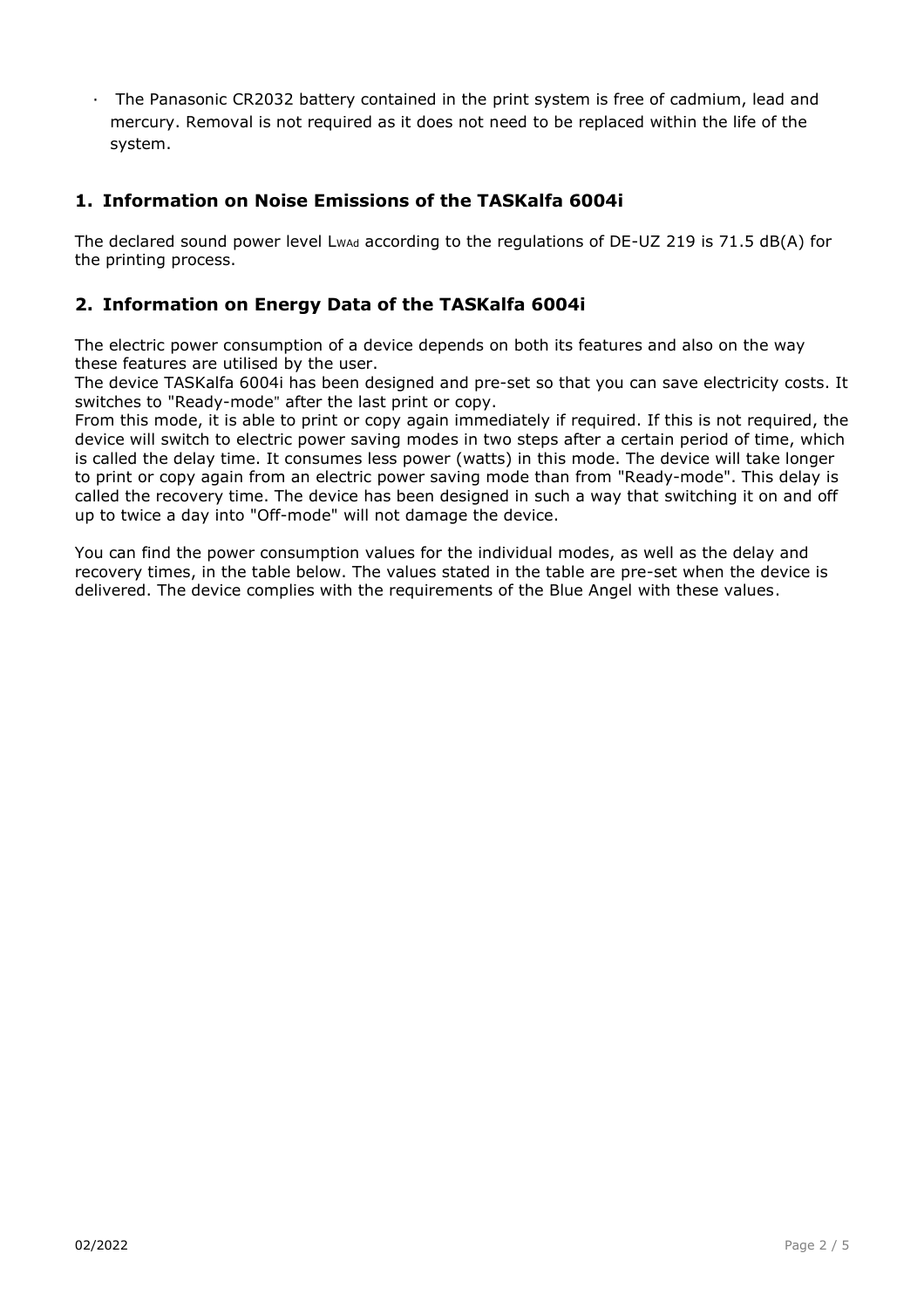#### **Overview of the Operating Modes of the TASKalfa 6004i**

Print speed in DIN A4 format (determined according to: ISO/IEC 24734): 60 pages/minute Copying speed in DIN A4 format (determined according to: ISO/IEC 24735): 60 pages/minute

| Symbol on the<br>switch/<br>button | Operation-mode                                           | Power consumption <sup>1</sup><br>[watts] | Delay time <sup>2</sup><br>[minutes]    | Recovery time <sup>3</sup><br>[seconds] |
|------------------------------------|----------------------------------------------------------|-------------------------------------------|-----------------------------------------|-----------------------------------------|
|                                    | Highest possible power<br>consumption:<br>at switch on   | 1750                                      |                                         |                                         |
|                                    | Printing<br>(continuous operation at<br>60 pages/minute) | 770                                       | -                                       |                                         |
|                                    | Ready-mode                                               | 40                                        | 0                                       |                                         |
|                                    | Low power-mode                                           | 35                                        | 3(1120)                                 | 12                                      |
|                                    | Sleep-mode                                               | 0.4                                       | $10(1120)^4$<br>or Switch<br>activation | 12                                      |
|                                    | Off-mode                                                 | 0.1                                       | Switch<br>activation                    |                                         |

1 Averaged values, measured without accessories

2 The delay time is the time that elapses after the end of the print- or copying process until the device switches over to the respective operating mode. The figures in brackets indicate the range within which you can change the delay time.

3 The recovery time is the time which the device needs to return to "Ready-mode" for printing or copying.

4 To save even more energy, you can shorten the set activation time and enter "Sleep-mode" directly by pressing the switch. The next time a print or copy command is given, the machine automatically goes into the "Ready-mode".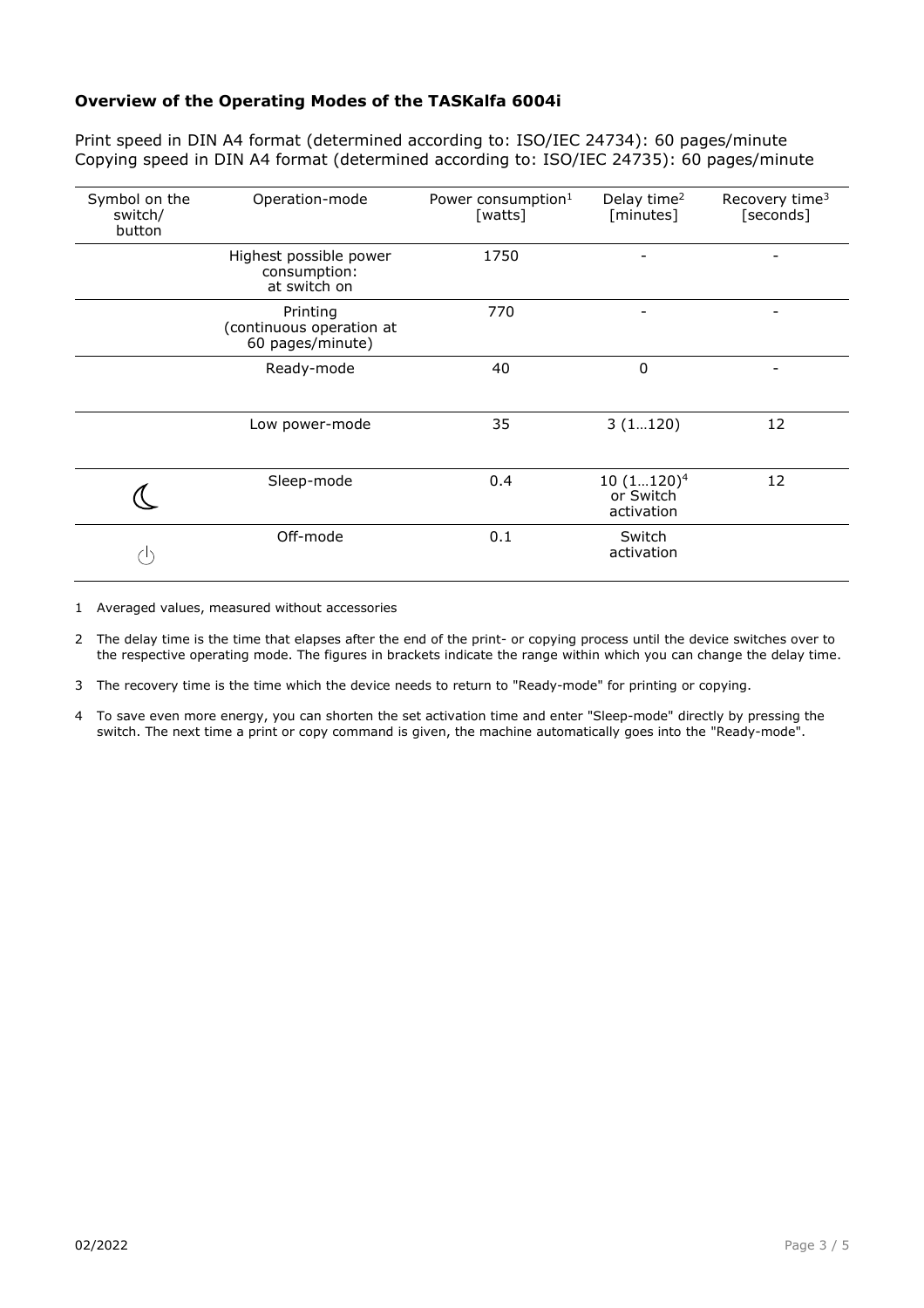# **3. Energy Consumption of the TASKalfa 6004i**

For the standard use cycle according to the ENERGY STAR 3.0 standard, the following assumptions are made for a device like the TASKalfa 6004i: 32 print jobs per working day, each with 56 pages, single-sided using monochrome printing (1792 pages/day).

The energy consumption for a week (7-day week with 5 working days of 8 hours each) in the standard use cycle according to ENERGY STAR 3.0, determined using printing test pattern A according to ISO 10561:1999, is 0.78 kWh/week.

This value was measured with the settings (delivery state) stated above.

You can change the delay times for the electric power saving modes in some cases. If you shorten a delay time, the device will switch to an electric power saving mode faster and you will save electricity costs. If you nevertheless want to extend a delay time, please bear the following in mind:

The device will switch to an electric power saving mode later or not at all. The device will thus remain in a mode with higher power consumption for a longer period of time and will consume more electric power as a result. In addition, it is possible that the device will no longer comply with the maximum value for electricity consumption specified by the Blue Angel. We recommend that you do not extend the delay times.

The power consumption can only be completely stopped by pulling the mains plug.

User information on the Blue Angel as well as the environmental data sheet can be found in the download centre under the respective printer or multifunctional device:

[https://www.kyoceradocumentsolutions.eu/en/support/downloads.html.](https://www.kyoceradocumentsolutions.eu/en/support/downloads.html)

Further information on DE-UZ 219 can be found at [https://www.blauer-engel.de/en.](https://www.blauer-engel.de/en)

.